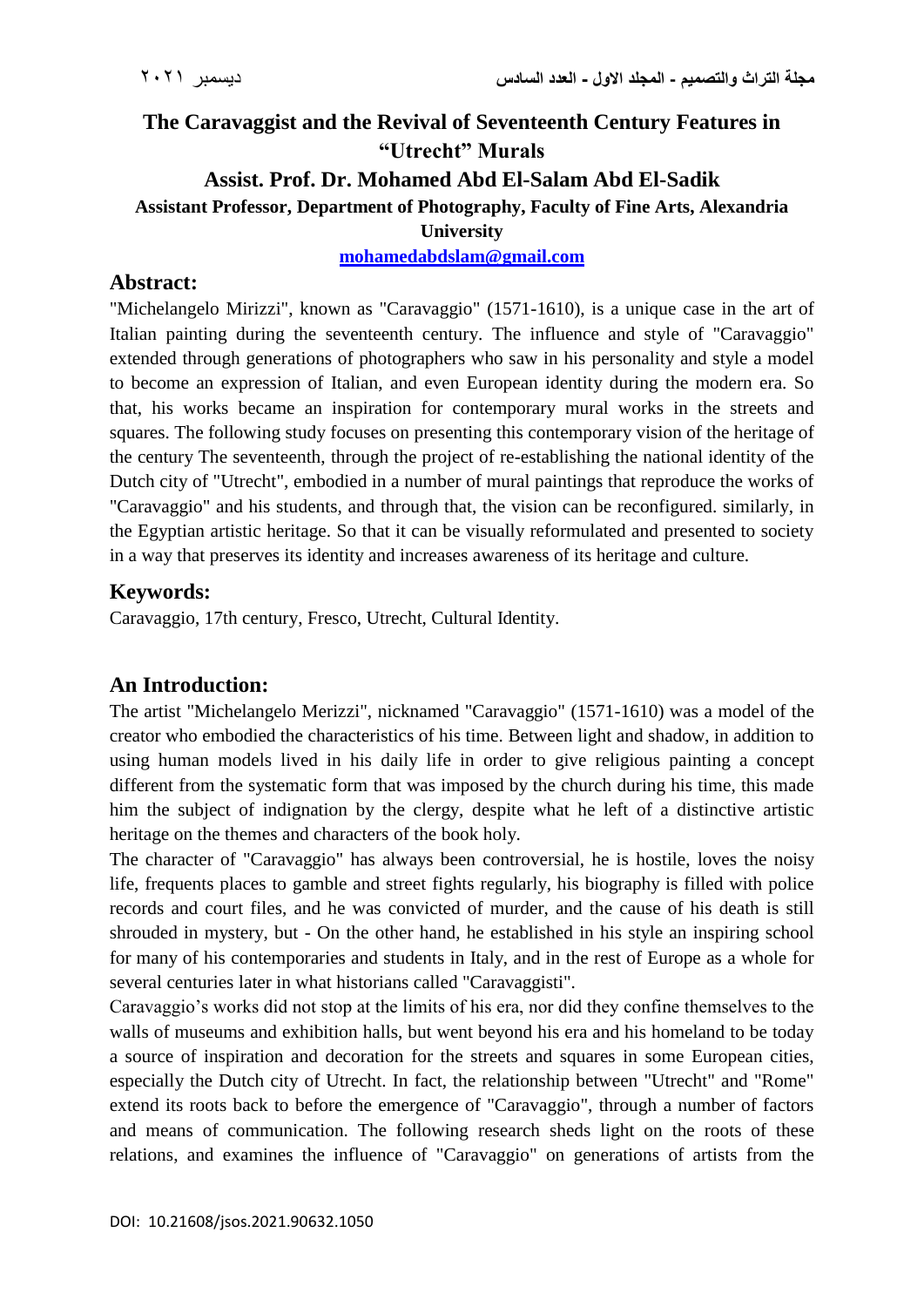seventeenth century to the th century. The twentieth century through a number of murals that revive the paintings of this artist, as well as the paintings created by his students.

#### **Research Problem:**

The chasm separating contemporary visions and cultural and artistic heritage is one of the biggest challenges facing societies and peoples in order to adhere to identity and stick to their roots. Based on this principle, some European cities have resorted to re-presenting artistic heritage in a contemporary image, through a number of drawings and murals in the streets. And the fields, so that the awareness and culture of the general community grow in the modern era without isolation or interruption from the artistic heritage and the production of the first pioneers.

#### **Research Importance:**

Mural photography is an important tool of spreading culture and awareness, and shaping the public taste of the community. Transforming streets and squares into museums replete with the artworks of the early pioneers, and introducing the public to their production and methods is one of the most important methodological plans that are moving forward in this way, shedding light on contemporary Western experiences. In order to restore the roots, and link them to the rhythm of the daily life of the general community through murals, to open the door for us to similar experiences that contribute to the dissemination of artworks of the pioneers, raising the taste of the public, and creating a general atmosphere suitable for the continuation of the artistic movement's march at the academic and societal levels.

#### **Search Questions:**

1- What are the historical roots of the Dutch city of Utrecht's relationship with Italian art?

2- How did Carvadgio's influence spread to Holland? And how did the characteristics of his art school influence the work of the following generations of Dutch artists?

3- What are the social and cultural influences that lead the contemporary artist towards the reproduction of heritage artworks?

4- To what extent do contemporary societies accept the reproduction of artworks in murals?

5- How can the experience of "Utrecht" be benefited from in similar experiments that focus on employing contemporary murals?

## **Research Aims:**

1- Shedding light on the history of Dutch art and its relationship to the Caravaggio Art School.

2- A review of contemporary murals in the city of "Utrecht" and their historical and morphological analysis.

3- To highlight the role that murals play in shaping identity and linking societies to their civilizational and cultural roots.

## **Research Methodology:**

The historical analytical method.

## **Search Limits:**

Spatial boundaries: the Dutch city of "Utrecht".

Time limits: the seventeenth century AD - the twentieth century.